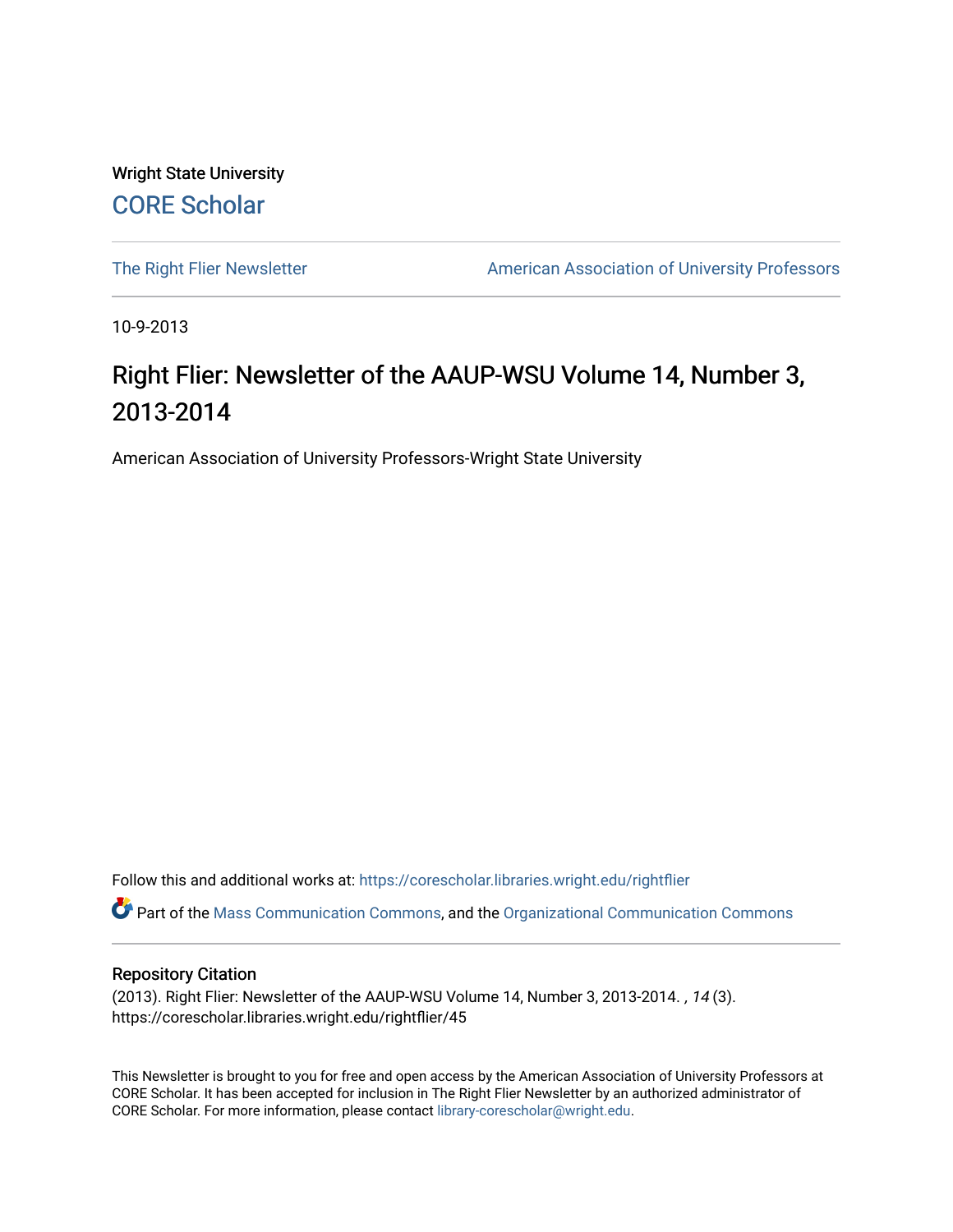# **The Right Flier**

# **The Newsletter of AAUP-WSU**

**Volume 14, Number 3 2013-2014**

**Editors: Marty Kich and Linda Farmer**

## **A Look Behind, a Look Ahead**

by Jim Vance, Communication Officer, AAUP-WSU

**Miles Behind Us:** first workload frustration, then unionization election, next negotiation, now CBA and workload policy in hand

"Lately it occurs to me: What a long, strange trip it's been" ... Robert Hunter, circa 1970

Wright State's NTE faculty have come a long way in less

than two years. Let's review the timeline:

#### **CBA? MOU? NTE?** *WT\*??*

This newsletter and other documents you receive from AAUP-WSU are replete with acronyms. Please see <http://www.wright.edu/administration/aaup/acronyms.pdf> when you encounter one whose meaning you don't know.

| November, 2011 | NTE leaders, unable to reach a satisfactory workload policy agreement with the WSU<br>administration, approach the AAUP-WSU Executive Committee about collective bargaining for<br>NTE faculty. |
|----------------|-------------------------------------------------------------------------------------------------------------------------------------------------------------------------------------------------|
| February, 2012 | Following consultations with AAUP-WSU's labor attorney, a core group of NTE organizers is<br>assembled to lead a unionization campaign.                                                         |
| April, 2012    | A "card campaign" begins: each NTE faculty member is invited to sign a "Collective Bargaining<br>Authorization Card" supporting unionization under the auspices of AAUP-WSU.                    |
| May, 2012      | The administration imposes a workload policy on NTE faculty, ignoring the policy developed by<br>the Faculty Affairs Committee and approved by the Faculty Senate.                              |
| June, 2012     | After an overwhelming majority of NTE faculty sign cards, AAUP-WSU files for a unionization<br>election with SERB.                                                                              |
|                |                                                                                                                                                                                                 |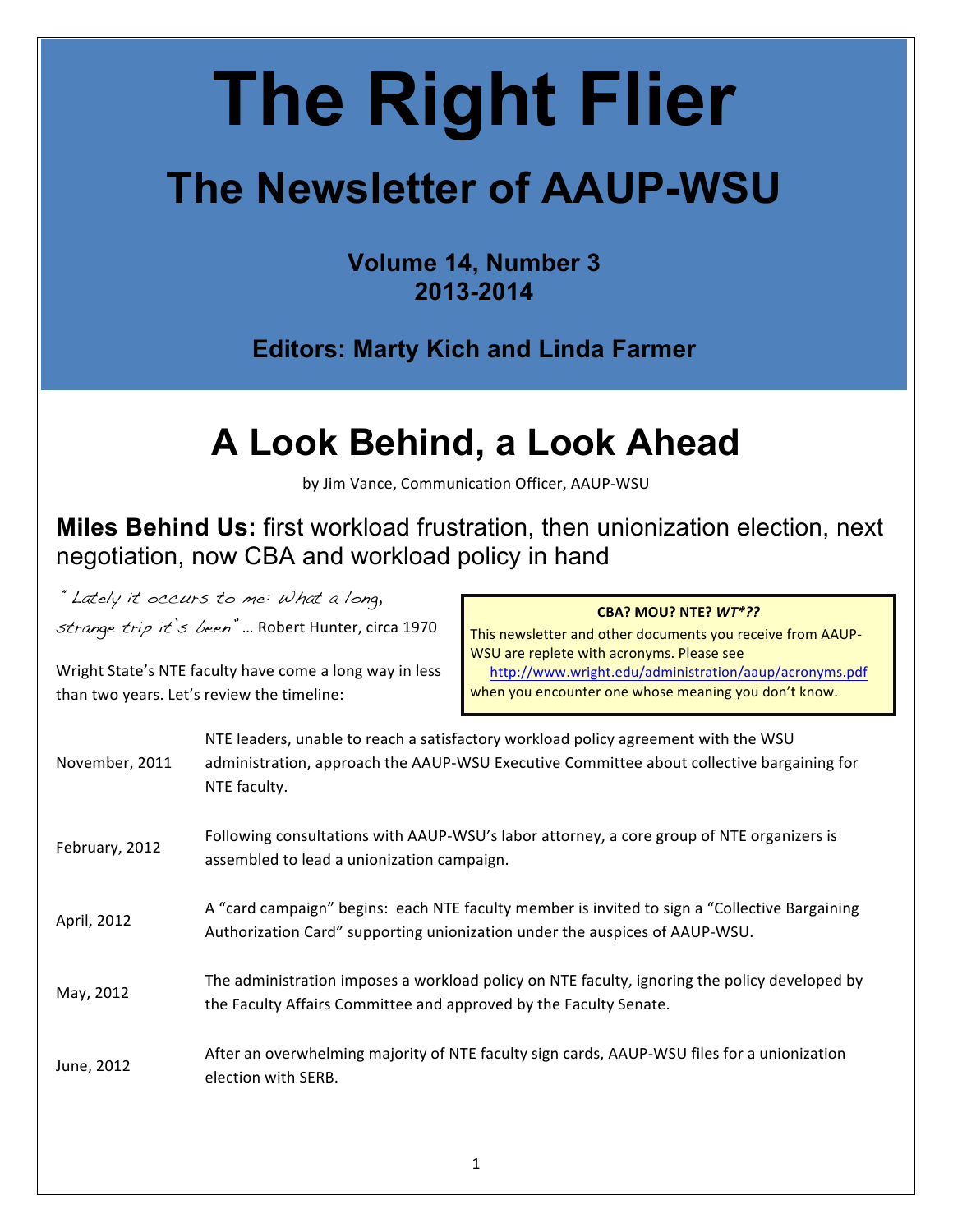| Sept. - Oct., 2012 | In SERB-conducted secret ballot voting, over 75% of NTE voters approve unionization.                                                                                                             |
|--------------------|--------------------------------------------------------------------------------------------------------------------------------------------------------------------------------------------------|
| November, 2012     | SERB officially creates the new NTE Bargaining Unit under the auspices of AAUP-WSU, and the<br>RCMs vote to amend the AAUP-WSU Chapter Constitution and Bylaws accordingly.                      |
| March, 2013        | Negotiations toward a first CBA for NTE faculty begin.                                                                                                                                           |
| April, 2013        | Parallel talks regarding a workload policy for NTE faculty begin.                                                                                                                                |
| August, 2013       | Tentative agreement is reached on a CBA and companion workload policy for NTE faculty.                                                                                                           |
| September, 2013    | RCMs in the NTE Bargaining Unit vote overwhelmingly to approve the CBA and workload<br>policy, and those documents are formally signed by representatives of AAUP-WSU and the<br>administration. |

Our hats are off to the NTE leaders whose determination led to the sequence of victories delineated above!

## **Highlights of the new CBA and workload policy for NTE faculty Workload**

It is perhaps appropriate that we begin with the matter of workload. After all, it was this issue that led NTE faculty to seek collective bargaining rights.

For Visiting Faculty, workload will be specified in the offer letter. But for all other NTE BUFMs - Instructors, Lecturers, Senior Lecturers, and Clinical Faculty in CoNH - the workload policy, incorporated into an MOU, specifies teaching and service obligations. For Instructors in their first four years of service, a typical teaching load will be eight courses per academic year of three semester hours each. For all others, the teaching load will be lighter (typically, seven courses at three hours each, with particulars specified on a collegeby-college basis) paired with a greater service expectation. All NTE BUFMs would be well advised to examine the actual workload [MOU.](http://www.wright.edu/administration/aaup/signed-nte-workload-mou.pdf)

Importantly, the MOU prohibits either the administration or AAUP-WSU from unilaterally changing the workload policy for NTE faculty. As is the case for changes in other terms and conditions of employment, *negotiations* are required.

## **CBA**

The new CBA for NTE faculty is modeled on the existing CBA for TET [faculty;](http://www.wright.edu/administration/aaup/2011-2014-CBA.pdf) in many sections, the two CBAs are identical. Here are some of the new CBA's more important provisions.

#### **About "Significant Service" Appeals**

The workload MOU states that the usual workload for Instructors who have completed at least four years of employment at that rank, Lecturers, Senior Lecturers, and CoNH's Clinical Faculty is "Standard Teaching" plus "Significant Service". The latter term is defined beginning on page two of the workload MOU. If you are among these NTE BUFMs, then your department chair (or dean) should have asked you to specify whether (1) you are currently engaged in "significant service" (with a description of that service), or (2) you plan to begin engaging in "significant service" no later than January, 2014 (with a description of that service), or (3) in the 2013-2014 academic year, you will teach an additional class in lieu of "significant service".

*If you specified (1) or (2) above but nonetheless are told* that you will be assigned an additional class in lieu of "significant service", you have the **right to** appeal! See part "D Alternative Workloads" in the workload MOU, especially item "4 Appeals" for the particulars.

Further, after the appeals process has run its course, if you believe that the outcome violates the workload MOU or the CBA, you can *file a grievance* pursuant to CBA Article 16 "Grievance and Arbitration".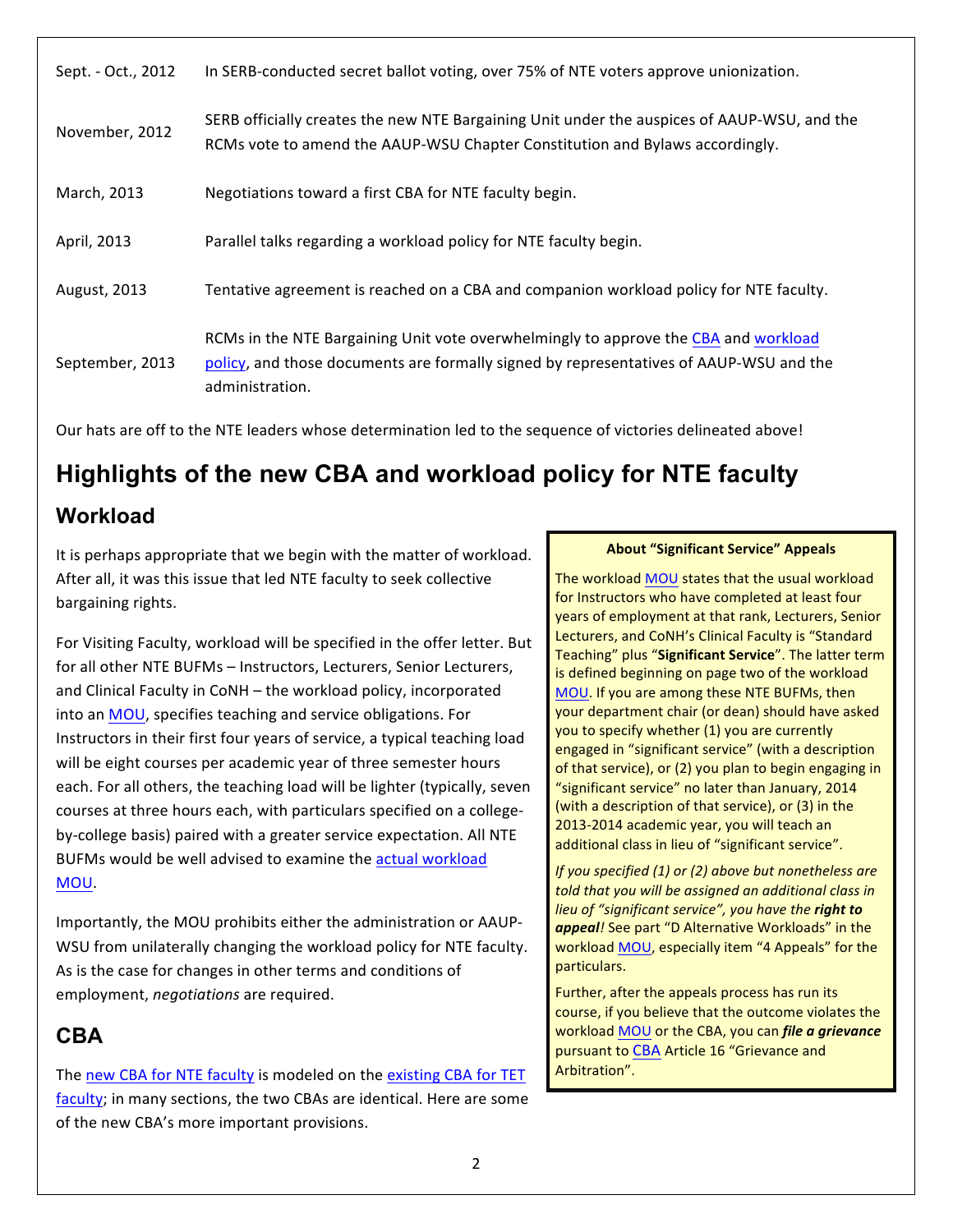**Job security**: From the beginning of the seventh year of service, an NTE BUFM will have a "continuing appointment with no identified date of termination" and can be dismissed only if appropriate criteria are met and appropriate procedures are followed. These criteria and procedures will provide tenure-like job security. One can see the details in Article 15 of the new CBA.

**Compensation**: The raises 1-3 below will be retroactive to August 1, 2013 (to July 1, 2013 for those on Fiscal Year appointments).

- 1. Across-the-board: All continuing NTE BUFMs will receive a 2.0% raise to their 2012-13 base salaries. See Article 23 "Compensation," section 23.1, of the new CBA.
- 2. Market: There will be a 0.4% "market" raise pool whose distribution must be agreed upon by AAUP-WSU and the administration. If the parties fail to agree on how to distribute some (or all) of this pool, then the monies whose distribution is not agreed upon will be distributed across-the-board, as a percentage of individuals' 2012-13 base salary. In the most extreme case, in which the parties fail to agree on how to distribute any of this pool, the result would be an additional 0.4% across-the-board raise for all NTE BUFMs, i.e., 2.4% total. See section 23.1.1.
- 3. Minimum salaries: There will be significant minimum salary figures for each rank. These minimum salaries will provide additional raises for the lowest-paid individuals at each rank and are equivalent to an additional 1.6% across-the-board raise for the entire NTE Bargaining Unit. See Article 24 "Minimum Salaries".

Promotion raises, overload pay, and compensation for teaching in summer are also specified in Article 23.

**Health Care**: In 2014, NTE BUFMs will continue to pay premiums for health, dental, and vision care on a sliding scale -how much one pays depends in part upon one's base salary -- and the actual amounts will be the same as (or possibly less than) what non-unionized employees pay. In the new CBA, see Article 26 "Medical, Dental and Vision Insurance" and especially the table in Section 26.3.

**Professional Development Funds**: Each NTE BUFM will receive \$500 per year in professional development funds. Legitimate expenses will include a wide range of teaching-related expenditures. For example, one could obtain a computer that is better than what the usual Faculty Computer Initiative funds would allow, travel to professional conferences, and so forth. Unspent funds will carry over to the next year. In the new CBA, see sections 18.4-18.4.6 in Article 18 "Institutional Environment".

## **Miles Yet to Go:** negotiations for successors to two CBAs to begin in January

The two CBAs now in effect – the new one for the NTE Bargaining Unit, the other for the TET Unit – both expire on June 30, 2014. The administration and AAUP-WSU have already agreed to negotiate successors for these two CBAs simultaneously. This is the overwhelmingly practical approach, pending the anticipated merger of the two bargaining units into a single one, if for no other reason because the two CBAs have so much in common.

We fully expect these negotiations to begin in January, 2014, and for AAUP-WSU to be represented by a single negotiating team with members from both bargaining units.

## **Challenges Anticipated in Negotiations**

## $A$  Hard Rain's A-Gonna Fall" ... Bob Dylan, 1962

CBA negotiations are always difficult. For several reasons, that will be especially so this time. What can we expect? Here are two of the challenges that we will face.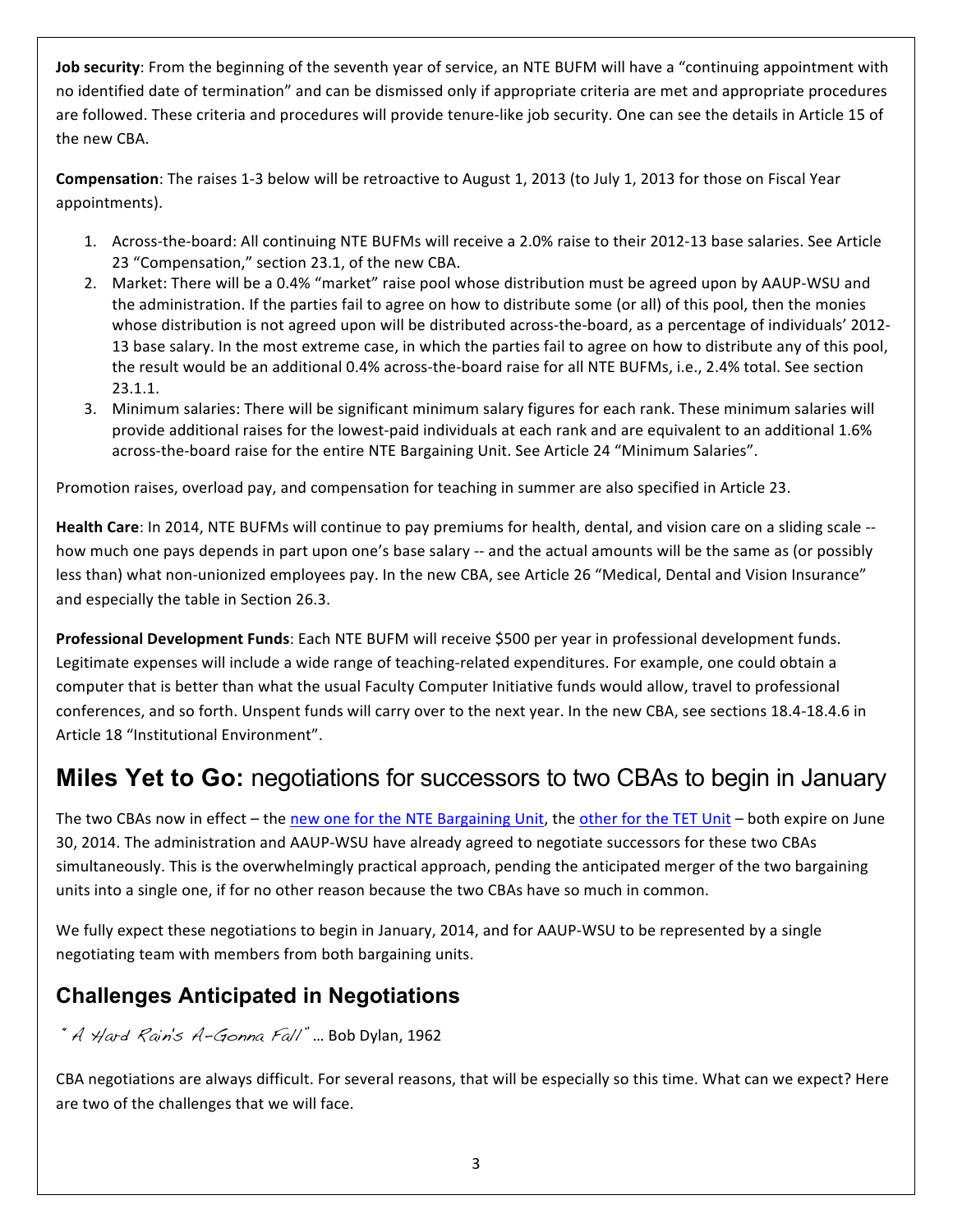#### **Salaries**

In 2011, when we were negotiating the current CBA for the TET Bargaining Unit, the infamous Senate Bill 5 (see sidebar) was threating our union's very existence and in fact all public employee unions in Ohio. It is a considerable understatement to say that the administration had us at a disadvantage. Weeks after the TET CBA then in effect expired, but weeks before the November, 2011 election that would determine whether our collective bargaining rights would be preserved or eviscerated, we settled for next to nothing: although the TET BUFMs were protected against increases in our health insurance premiums and retirement program contributions, we got a grand total of only 1.0% in actual raises over three years.

To the surprise of no one, then, the salaries of our TET faculty have fallen significantly in comparison to those at Ohio's other public universities. We need to make up lost ground for our TET faculty, and we likewise need compensation increases for the NTE faculty, too.

#### **About Senate Bill 5**

Senate Bill 5 was legislation introduced in the Ohio Senate in February, 2011. Briefly put, if enacted it would have stripped public employees in Ohio of their right to collective bargaining. This bill was eventually passed, albeit narrowly, by the two houses of the Ohio legislature and signed by Governor Kasich in March, 2011.

However, the Ohio Constitution enables the citizenry to vote on whether to overturn certain legislation and, pending the vote, to prevent the legislation in question from being implemented. The We Are Ohio organization – a citizen-driven, community-based, bipartisan coalition  $-$  was formed to overturn Senate Bill 5. In the months leading up to the November 8, 2011 general election, We Are Ohio and its many backers – among them AAUP-WSU – strove to do just that. By a 62% to 32% margin, the voters did indeed kill Senate Bill 5. Thus, Senate Bill 5 was never actually enacted into law, and our unionization rights were persevered.

Notably, the existing CBA for TET faculty was being negotiated during these months, and it was not agreed upon even tentatively until mid-September, more than ten weeks after the previous CBA had expired. We did not know if our unionization rights would be *preserved until the general election of November 8,* so the administration had us at a more-than-considerable disadvantage in those negotiations.

Then there is the matter of inflation. The Bureau of Labor Statistics "CPI Inflation Calculator" shows that we have experienced almost exactly 4.0% inflation in the two-year period from 2011 until 2013, the first two years covered by the current CBA for the TET Bargaining Unit; as we noted above, during that time the TET faculty have received real raises totaling a meager 1.0%. Therefore, **3.0%** in raises would be needed just to restore our salaries' buying power, and that assumes that there will be no additional inflation during the current TET CBA's term.

But we will face more in the way of economic challenges. Effective July 1, 2013, our retirement system contributions increased from 10% to 11%, and three additional one percent hikes will occur on July 1 of 2014, 2015, and 2016. All three of these additional hikes will occur during the anticipated three-year term of the successor CBAs. So, in effect we will start negotiations with a 3.0% salary deficit.

In total, then, the next CBA will need to include 6.0% raises just to account for past inflation and forthcoming increases in retirement contributions.

#### **Health insurance**

The administration has already signaled that it intends to make substantial reductions in the health insurance benefits it provides for other employees (roughly, those not protected by collective bargaining agreements) and to increase what they pay in monthly health insurance contributions. It is hard to imagine that they will not try to do the same to us.

In this context, let us note that the administration has not yet implemented a meaningful wellness program, i.e., a program to help employees and their dependents enjoy healthier lives and thus to reduce medical expenditures. This is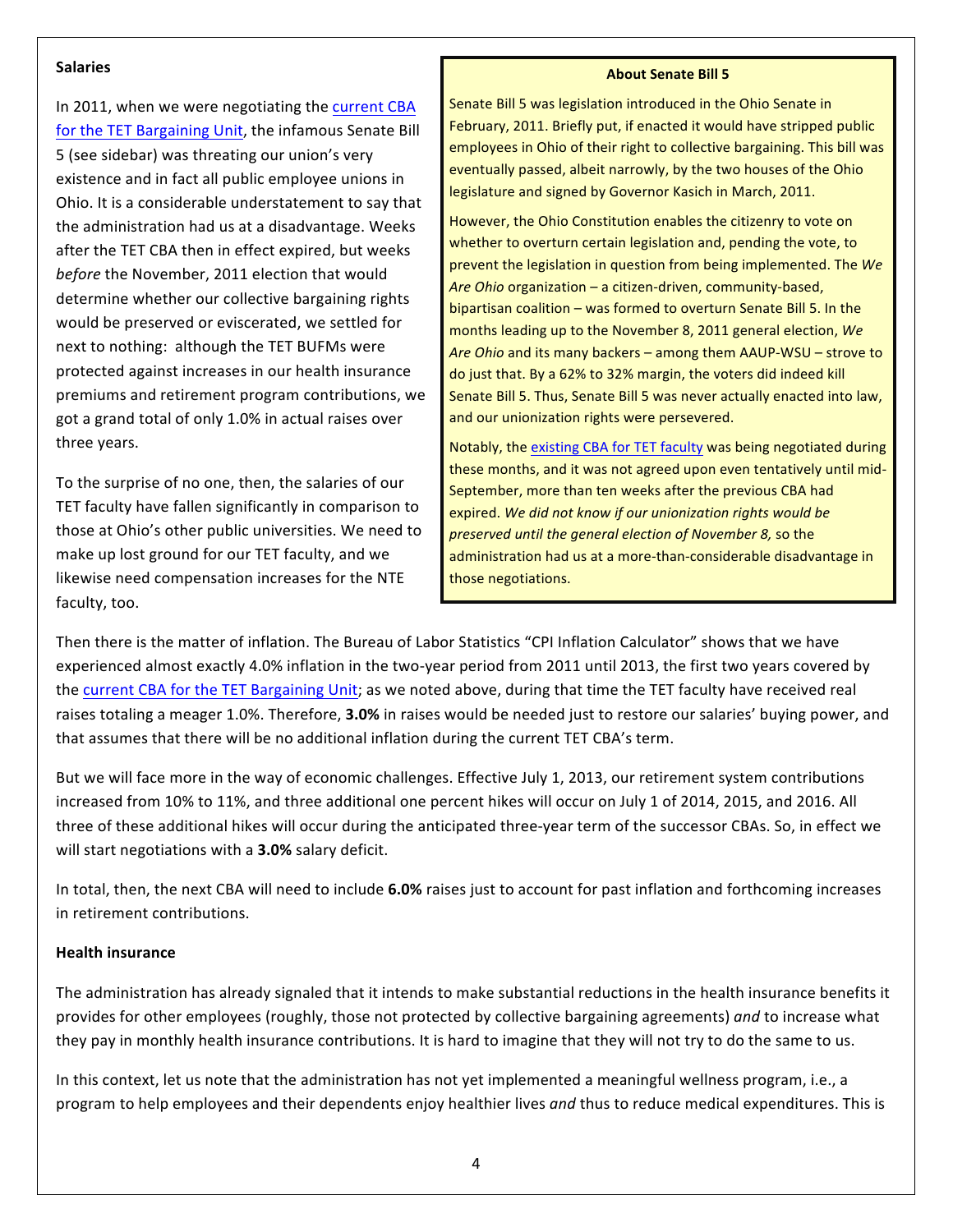so despite the fact that as long ago as 2007, the virtues of a wellness plan had been brought to the administration's attention, and in fact AAUP-WSU raised this issue during the CBA negotiations of spring 2008.

## **How Can We Get Good CBAs?**

Success at the negotiating table does not stem primarily from having bright minds or eloquent orators on one's negotiating team. To the contrary, *negotiating is all about power*. Negotiating our CBAs is, in many ways, like a game of chicken. Each side is trying to guess how far the other side is willing to go to achieve its negotiating objectives. If the two sides have approximately equal bargaining power, then the tendency to compromise on both sides will be roughly equal. However, if one side is more powerful than the other, then the more powerful side feels less pressure to compromise. We, the faculty, have the ultimate power in an academic institution simply because if we refuse to offer our services, the main work of the institution grinds to a halt. This does not mean that the faculty want to exercise that power, but negotiating from a position of strength absolutely facilitates our goal of obtaining the best possible CBAs.

Aside from our willingness to utilize our "ultimate weapon," withholding our services (i.e., going on strike), there are three additional dimensions to our power as a union.

The first dimension of our power is the size of our membership. Well over a decade ago, during negotiations for the first CBA for the TET bargaining unit, our membership hovered around fifty percent of the TET BUFMs. This put us in a relatively weak position, and indeed the first TET CBA was, well, mediocre in several respects. Over the years since then, though, our membership has grown considerably, and our ability to obtain better CBAs has likewise grown. Now this increase did not just happen; it was part of a strategic plan developed by the elected leadership of AAUP-WSU. However, credit for the success of our membership growth lies entirely with individual members. Indeed, it was the action of individual faculty who joined our union which has strengthened our position at the bargaining table.

So, if you are already a member – an RCM – good! Encourage your colleagues to join you in belonging to AAUP-WSU. And, if you have not yet joined, please do so! It's fast and easy; just print out, fill in, and return a membership form. Importantly, both our CBAs specify "fair share" fees for all persons in the two bargaining units, and those fees are identical to membership dues. So, joining AAUP-WSU will not cost you anything extra, and it will bring you full rights of participation, including for example voting to determine who holds our various elected offices and on whether to ratify tentative CBAs.

But having a high membership rate marks only the beginning of building our union's power. The **second** dimension of our power is the membership's willingness to participate in the important work of the union. To begin, BUFMs can help by simply reading the currents CBAs and offering suggestions for improvement. In this regard, each member is welcome to contact anyone on the Executive Committee and anyone on our new Chapter Council. Each member can also help establish the priorities we will take to formal negotiations by responding to the forthcoming pre-bargaining survey. When negotiations actually begin, you'll be able to learn about them on our web site; please see the sidebar, right. If you have a question, spot a problem, or get an idea, let us know!

## **How Can I Keep Abreast of Negotiations for Successors to our Current CBAs?**

When negotiations begin early in 2014, you can expect to be well informed about what transpires. In fact, during actual bargaining, we regularly post both the union and the administration proposals on our web site and prepare summaries of the issues discussed in each negotiating session.

More importantly, we need members to run for union offices and to serve on union committees such as the Chapter Council. Every time the administration sees a new face representing AAUP-WSU, we send a signal that our power is growing and that they will have to take us more seriously during the upcoming negotiations. In addition, the more members who share union responsibilities, the more democratic our collective voice will be. And every new participant